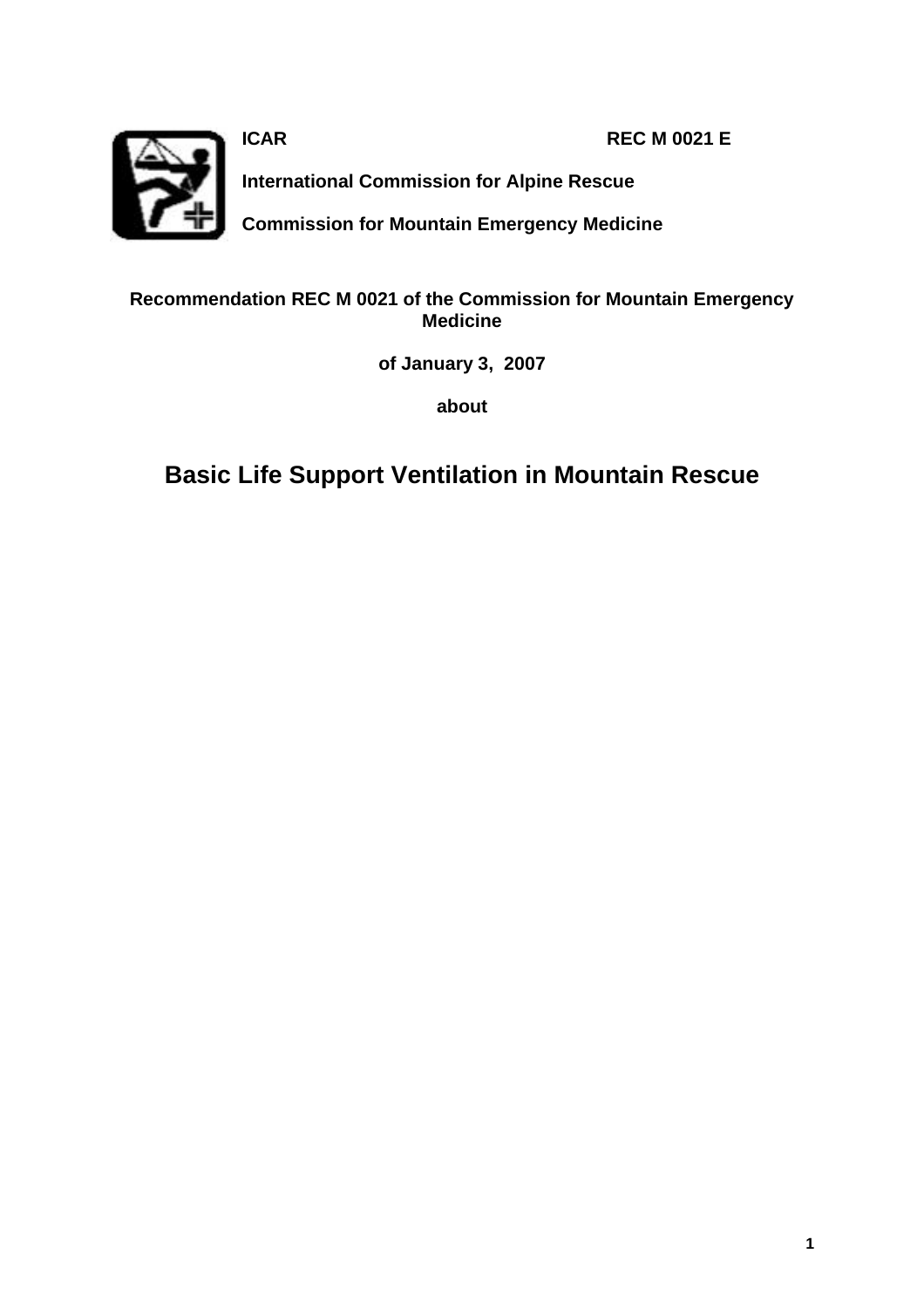# **BASIC LIFE SUPPORT VENTILATION IN MOUNTAIN RESCUE**

### *Official recommendations of the International Commission for Mountain Emergency Medicine (ICAR MEDCOM)*

Peter Paal MD<sup>a,b,c,\*</sup>, John Ellerton MRCGP<sup>c,d</sup>, Günther Sumann MD<sup>a,c</sup>, Florian Demetz MD<sup>b,c,e</sup>, Peter Mair MD<sup>a,c</sup>, Hermann Brugger MD<sup>b,c,f</sup>

<sup>a\*</sup> Department of Anesthesiology and Division of General and Surgical Critical Care Medicine, Innsbruck Medical University, Anichstrasse 35, A-6020 Innsbruck, Austria;

E-mail: peter.paal@i-med.ac.at, guenther.sumann@i-med.ac.at and peter.mair@i-med.ac.at **b** Mountain Rescue Service provided by the South Tyrolean Alpine Association, Brauereistrasse 18, 39010 Vilpian, Italy

<sup>c</sup> International Commission for Mountain Emergency Medicine, ICAR MEDCOM

d Mountain Rescue Council England and Wales, Pinfold, Nicholson Lane, Penrith, Cumbria CA11 7UL, England; E-mail: ellerton@enterprise.net

e Clinic for Anesthesiology, LMU University Munich, Marchioninistrasse 15, 81377 Munich, Germany; E-mail: florian.demetz@med.uni-muenchen.de

<sup>f</sup> President of ICAR MEDCOM, Europastrasse 17, I-39031 Bruneck, Italy ; E-mail: brugger.med@pass.dnet.it

\*Corresponding author: Dr. Peter Paal, Department of Anesthesiology and Critical Care Medicine, Innsbruck Medical University, Anichstrasse 35, 6020 Innsbruck, Austria; Phone +43-512-504-80448; Fax: +43-512-504-22450; E-mail: peter.paal@i-med.ac.at

This article reflects the consensus of opinion of the International Commission for Mountain Emergency Medicine which has full responsibility for the content.

Running head: Paal\_Basic Life Support Ventilation in Mountain Rescue Word count: Abstract 251 words Current text 2046 words without abstract, references, figure, table and legend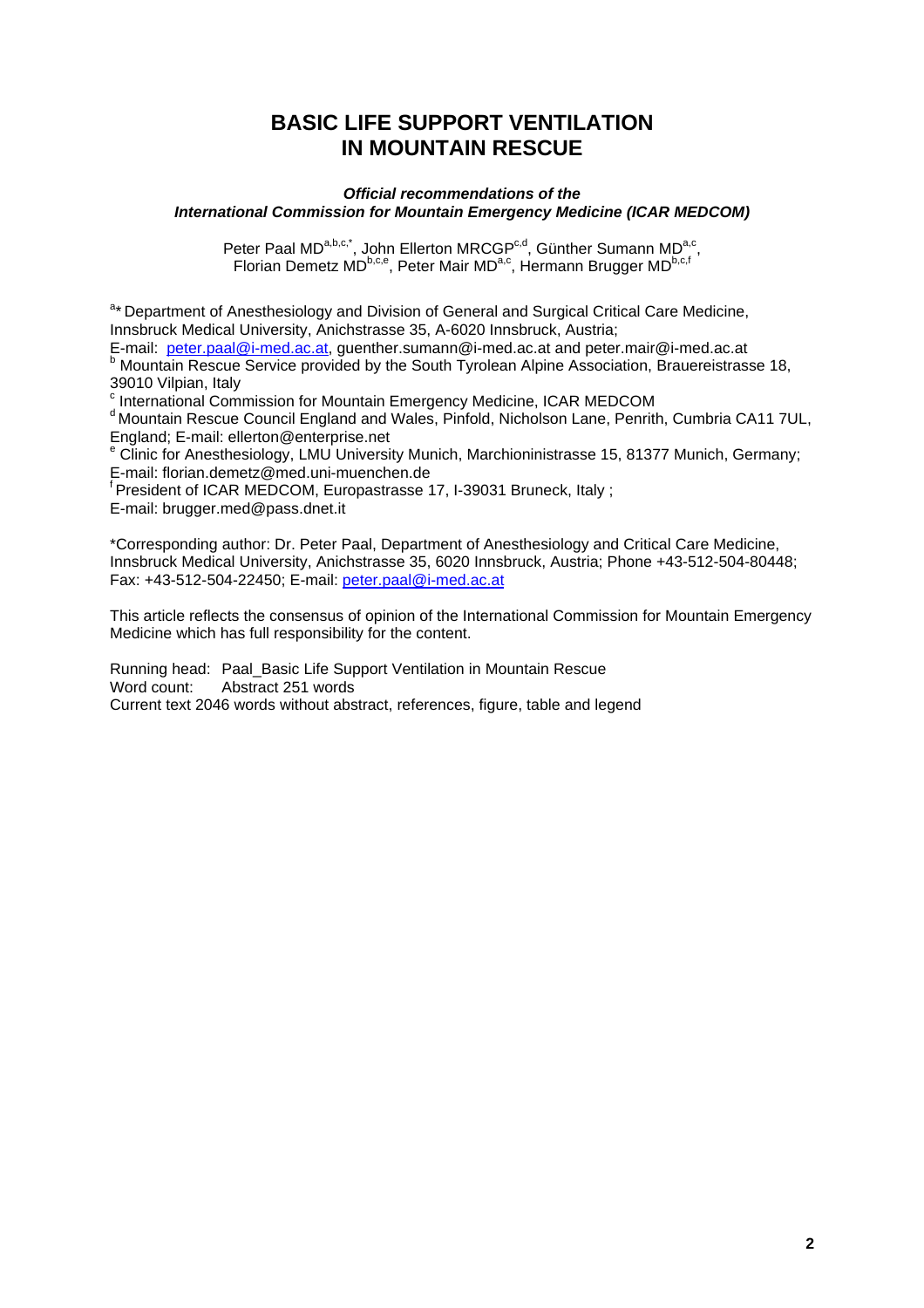# **Abstract**

*Aims and methods*: Cardiopulmonary resuscitation in the mountains usually has to be performed under difficult and hostile circumstances and, sometimes for extended periods of time. Therefore, mountain rescuers should have the ability and the appropriate equipment to perform prolonged, efficient, and safe ventilation. Members of the International Commission for Mountain Emergency Medicine (ICAR MEDCOM) discussed the results of a literature review, focusing on the advantages and disadvantages of common ventilation techniques in Basic Life Support and their training methods with specific respect to use in mountain rescue, and recommendations were proposed. *Results and recommendations*: Bystanders fear the potential risk of infection and lack the willingness to perform mouth-to-mouth ventilation, though the risk of infection is low. Mouth-to-mouth ventilation remains the standard technique for bystander ventilation and, in the absence of a barrier device bystanders should not hesitate to ventilate a patient by this technique. For mountain rescue teams we encourage the use of a barrier device for artificial ventilation. Mouth-to-mask ventilation devices are most likely to fulfil the requirements of being safe, simple and efficient in the hands of a basictrained rescuer. The use of a mouth-to-mask ventilation device is recommended for out-ofhospital ventilation in the mountains and should be part of the mountain rescuer's standard equipment. Bag-valve-mask ventilation is efficient, if performed by well-trained rescuers, but it leads to a low ventilation quality in the hands of a less experienced rescuer. It should be emphasized that regular training every six to twelve months is necessary to perform proper ventilation.

# **Key words**

Basic Life Support, Mountain rescue, Resuscitation, Training, Ventilation.

## **Introduction**

The quality of bystander Basic Life Support (BLS) significantly improves survival rate in patients with cardiac arrest (Wik, et al., 1994;Gallagher, et al., 1995). Ventilation, in addition to chest compression, plays an important role in BLS, especially if an Automated External Defibrillator or Advanced Life Support (ALS)-measures are not available within the first minutes of cardiac arrest (Idris, et al., 1994;Kern, et al., 1998). In contrast to urban and suburban areas, cardiopulmonary resuscitation in the mountains usually has to be performed under difficult, and hostile circumstances. In mountain rescue cardiopulmonary resuscitation sometimes has to be initiated by BLS-trained mountain rescuers in terrain that is difficult to access, and continued for a prolonged period until an ALS-team arrives, and intubates the patient. In contrast to the urban setting, mountain rescue scenarios involving deeply hypothermic, avalanche burial (Locher, et al., 1996;Brugger, et al., 2002;Paal, et al., 2006), or cold water immersion patients (Gilbert, et al., 2000) may require prolonged cardiopulmonary resuscitation. In these special circumstances, the prognosis remains good (Eich, et al., 2005;Lienhart, et al., 2005), but prolonged and efficient BLS is necessary to guarantee sufficient organ oxygenation until the patient is rewarmed (Mair, et al., 1994;Walpoth, et al., 1997). Some authors complain about a lack of rescuer willingness, or occasionally even rescuer refusal, to ventilate a patient by mouth-to-mouth technique. This hesitance is apparently due to fear of catching an infection (Ornato, et al., 1990;Locke, et al., 1995). Therefore, mountain rescuers should have both the ability and the appropriate equipment to perform efficient and safe ventilation. Ventilation devices for a basically trained mountain rescuer should be efficient, easy to use, small, light, durable, and cheap. The aim of this review is to evaluate ventilation techniques and training protocols in BLS with specific respect to their use in mountain rescue.

# **Methods and materials**

A literature search in the Medline database was performed; articles published between January 1<sup>st</sup> 1980 and December 13<sup>th</sup> 2006, listed with the keywords "mouth to mouth ventilation", "mouth to nose ventilation", "mouth to mask ventilation", "mouth to face shield ventilation", "bag valve mask ventilation", and "ventilation AND resuscitation AND training"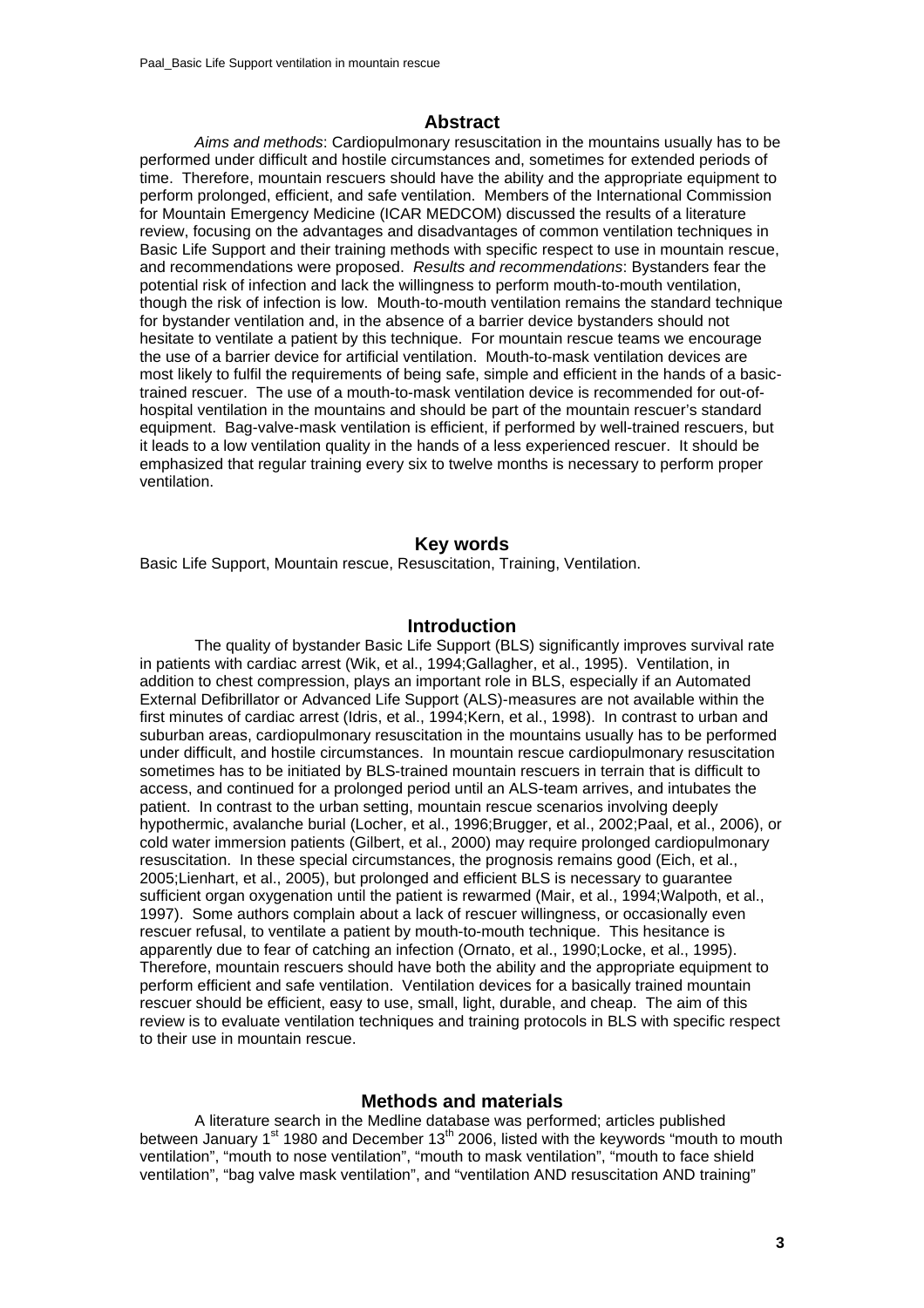were retrieved. Moreover, the references of the retrieved articles were checked and further articles manually selected. Fifty-four articles were found relevant for the applicability in mountain rescue and therefore included in this non-systematic review. The results and deriving recommendations were discussed among the authors, and presented at the International Commission for Mountain Emergency Medicine (ICAR MEDCOM) meetings in Paklenica, Croatia; Cortina d'Ampezzo, Italy; and Gemmi Pass, Wallis, Switzerland, and prior to final approval.

# **Results**

Advantages and disadvantages of the examined ventilation techniques are shown in table 1.

#### *Mouth-to-mouth ventilation*

Mouth-to-mouth ventilation does not need any additional equipment, and is considered the standard technique for bystander BLS (Becker, et al., 1997;Berg, 2000;Anonymous, 2005). However, bystanders fear the potential risk of infection (Wenzel, et al., 1997), and have a lack of willingness to perform mouth-to-mouth ventilation. Sporadic bacterial infections have been attributed to mouth-to-mouth ventilation; the bacteria involved include Mycobacterium Tuberculosis, Helicobacter Pylori (Figura, 1996), Neisseria Meningitidis, Neisseria Gonorrhoeae, Shigella Sonnei, Salmonella Infantis and, Streptococcus Pyogenes. Although transmission of viral diseases like Herpes Simplex (Mejicano, et al., 1998), and SARS (Christian, et al., 2004) has been described, the feared risk of transmission of blood borne viral infections like HIV and Hepatitis B or C has not been reported so far. Ventilation quality, defined in terms of a tidal volume within the stated range, is low after BLStraining; two studies reported 18% (Chamberlain, et al., 2002) and 20% (Smith, et al., 2004) of correct tidal volume. In a recent study 50% of the subjects exceeded the upper limit of the recommended tidal volume, and 79% inflated the stomach (Paal, et al., 2006). Significantly better results with 71% of correct tidal volume were reported with manikins giving verbal feedback (Wik, et al., 2002).

## *Mouth-to-nose ventilation and mouth-to mouth/nose ventilation*

A higher airway resistance in the nose results in lower tidal volume, stomach inflation and incidence of regurgitation with mouth-to-nose than with mouth-to-mouth ventilation (Ruben, et al., 1961;Ruben, 1964). Mouth-to-nose ventilation is recommended when it is impossible to ventilate the patient through the vicitim's mouth (e.g. serious injury, trismus, no tight seal achievable) (Ruben, 1964). Some authors recommend mouth-to-mouth over mouth-to-nose ventilation as a first line technique in laymen without any barrier device (Safar, et al., 1959).

Mouth-to mouth/nose ventilation may be advantageous in infants younger than six months, who are obligate nose breathers (Tonkin, et al., 1995;Wilson-Davis, et al., 1997).

#### *Mouth-to-mask ventilation*

Mouth-to-mask ventilation devices have a one-way valve that provides an adequate protection from bacterial contamination (Cydulka, et al., 1991); however, airway resistance through this one-way valve can be considerable with some devices (Hess, et al., 1993). Mouth-to-mask ventilation shows a lower peak airway pressure, and stomach inflation rate than mouth-to-mouth ventilation (Paal, et al., 2006). Some mouth-to-mask ventilation devices have an auxiliary oxygen inlet. By connecting an oxygen source, the oxygen fraction of the rescuer's exhaled air can be increased, and the carbon dioxide fraction decreased (Thomas, et al., 1992;Wenzel, et al., 1994). This additional oxygen flow might improve outcome in cardiac arrest, since hypoxia and hypercapnia are independent risk factors in cardiopulmonary resuscitation (Idris, et al., 1995). Moreover, a comparative study between mouth-to-mouth, mouth-to-mask, and bag-valve-mask ventilation concluded, that mouth-tomask ventilation with supplemental oxygen enrichment is the most efficient technique for noninvasive airway management (Johannigman, et al., 1991).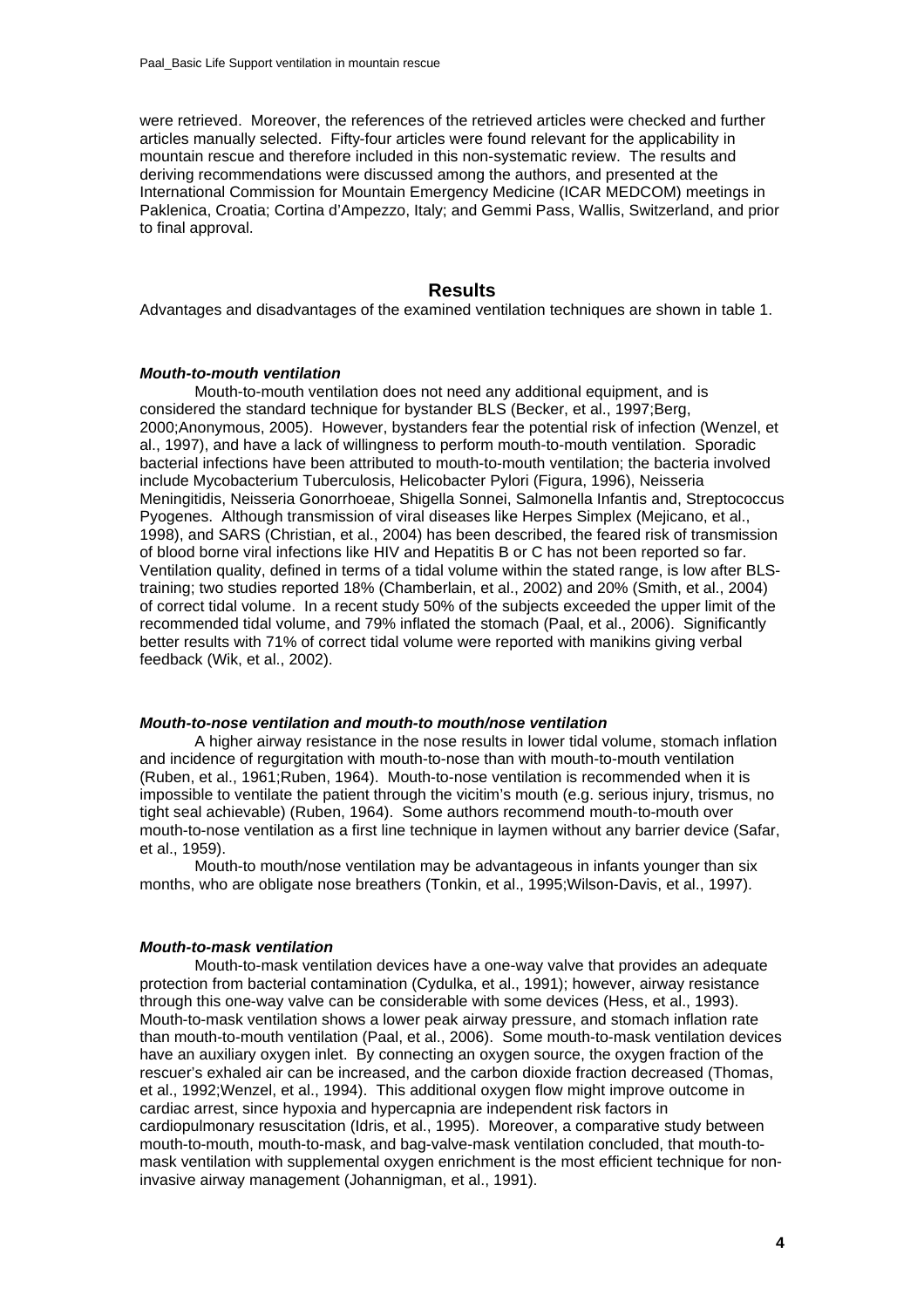The dimensions of a mouth-to-mask ventilation device are 130x110x40 mm, the weight including the box is ~110 g. A mouth-to-mask ventilation device should be stored between -40° and 50°C, and its operative range is -10°C to 40°C (Laerdal, 2006).

#### *Bag-valve-mask-ventilation*

In two studies ventilation quality was lower with bag-valve-mask ventilation, using an adult bag-valve-mask, than with mouth-to-mask ventilation (Harrison, et al., 1982;Hess, et al., 1985); more than 50% of the subjects were not able to ventilate to the minimum required (Jesudian, et al., 1985). The volumes delivered with bag-valve-mask ventilation are poor, when performed by a single inexperienced rescuer, but improve when performed by two rescuers (Anonymous, 2005;Davidovic, et al., 2005). Another study, with well trained BLS- or ALS-providers, concluded that bag-valve-mask ventilation with a paediatric self-inflating 700 ml bag with 100% oxygen was the simplest and most successful strategy, even when provided by a single experienced rescuer (Dorges, et al., 2003). A new bag-valve-mask (SMART BAG, O-Two Medical Technologies Inc., Ontario, Canada) has been developed incorporating an inspiratory flow and peak airway pressure-limiting valve. This device significantly reduces mean airway pressure and stomach inflation compared with a standard bag-valve-mask while maintaining delivered lung tidal volumes (Wagner-Berger, et al., 2003;von Goedecke, et al., 2004). In another recent study a whistle was added as an audible indicator to the exhalation port of a self-inflating bag-valve-mask, resulting in higher tidal volumes compared with the standard bag-valve-mask (Lampotang, et al., 2006).

The dimensions of a bag-valve-mask ventilation device are 250x145x130 mm, the weight is ~625 g. A bag-valve-mask ventilation device should be stored between -40° and 60°C with air moisture 40 to 95%; its operative range is -18°C to 50°C with air moisture 15 to 95% (Laerdal, 2006).

#### *Mouth-to-face-shield ventilation*

Despite the integral filter six of eight face-shield devices did not provide an adequate protection from bacterial contamination (Cydulka, et al., 1991). In addition, delivered tidal volume with three different face shields was lower than the minimum required (Simmons, et al., 1995). Candidates performing mouth-to-face shield ventilation tended to hypoventilate a bench model, when compared to mouth-to-mouth, and mouth-to-mask ventilation (Paal, et al., 2006). Therefore, the use of mouth-to-face shield ventilation was discouraged by the 2000 CPR-guidelines (Anonymous, 2000).

The dimensions of a mouth-to-face shield ventilation device are 93x70x2 mm, the weight is ~5 g. A mouth-to-face shield ventilation device should be stored between -40° and 50°C, and its operative range is -10°C to 40°C (Laerdal, 2006).

### *Ventilation training*

BLS ventilation is a complex psychomotor skill (Wenzel, et al., 1997;Eisenburger, et al., 1999). Ventilation skills deteriorate over a year, with the same rapid loss of skills in lay persons as in medical personnel who are not routinely involved in resuscitation (Kaye, et al., 1986). This lack of skill retention could be the result of low initial skill acquisition (Kaye, et al., 1998). Furthermore, Kaye et al. showed that a group of candidates all failed when evaluated by an independent instructor using a fully computerized system. Another instructor had, nonetheless, considered these same candidates competent when evaluated by subjective criteria (Kaye, et al., 1991). Wenzel et al. showed that the retention of ventilation skills was unpredictable with only 5% of the candidates being able to reproduce their ventilation performance six months after training (Wenzel, et al., 1997). Ventilation skills were better acquired and retained for periods of six and twelve months, when a manikin gave verbal feedback in the initial assessment, as well as in the reassessment (Wik, et al., 2002, 2005).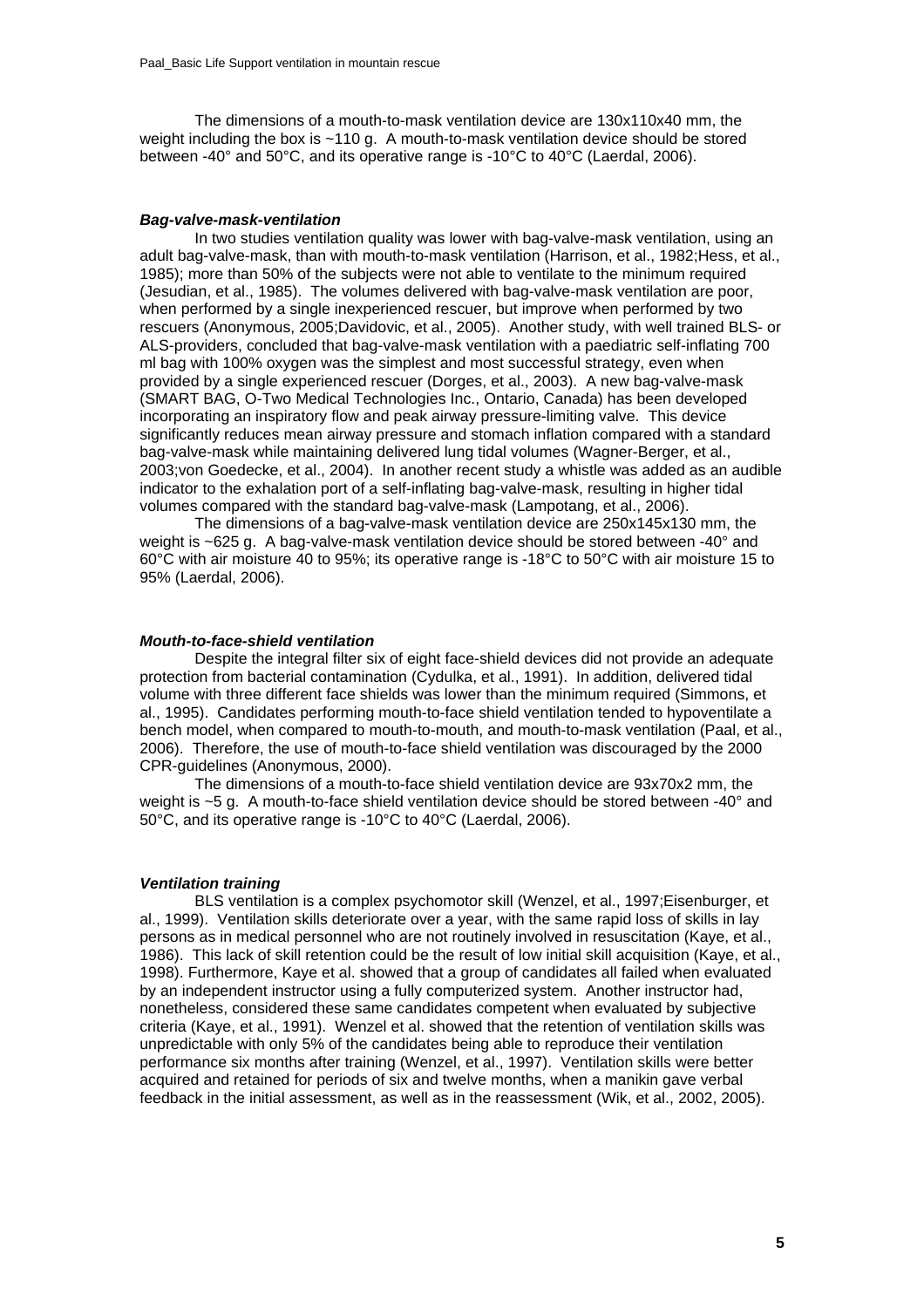# **Recommendations**

Mouth-to-mouth ventilation remains the standard technique for bystander ventilation. We emphasize that in the absence of barrier devices, bystanders should not hesitate, if necessary, to ventilate a patient without delay, since the risk of infection is low. However, we encourage the use of a barrier device, such as mouth-to-mask or bag-valve-mask ventilation, to perform BLS ventilation in mountain rescue.

Mouth-to-mask ventilation, in comparison with mouth-to-mouth ventilation, may decrease peak airway pressure and the rate of stomach inflation, thereby limiting the adverse effects of excessive ventilation of an unprotected airway (Paal, et al., 2006). Handling is simple and mask dislocation is unlikely once it is in place (Fig. 1). A better fit leads to a better ventilation quality and less air leakage. Finally, the rescuer will be less exhausted (Thierbach, et al., 2003;Thierbach, et al., 2005); this could be valuable in prolonged BLS. Mouth-to-mask ventilation seems to be safe, simple and efficient in the hands of a basic-trained rescuer. Therefore, ICAR MEDCOM recommends the use of a mouth-to-mask ventilation device for out-of-hospital ventilation in mountain rescue. It should be a regular part of the mountain rescuer's equipment.

Bag-valve-mask ventilation is efficient and safe in the hands of a well-trained rescuer. However, it is a demanding skill and, in the hands of less experienced rescuers, it leads to a low tidal volume from air leaking from beneath the mask. Its efficiency might be improved further if performed by two persons, one sealing the mask with both hands on the patient's face, the so called double C-clamp, and the second ventilating the patient (Cummins, et al., 1986;Wayne, et al., 2001).

It should be emphasized, that regular training every six to twelve months is necessary to perform proper ventilation (Eisenburger, et al., 1999). Ways of improving teaching methods could have a marked effect on the quality of ventilation. Such methods include teaching in small groups, allocating more time to practice the skills (Kaye, et al., 1991), staged teaching (i.e. learning BLS in sequential steps, such as chest compressions first, and ventilation afterwards) (Chamberlain, et al., 2002;Smith, et al., 2004), or feedback aided training (Wik, et al., 2002, 2005).

## **Financial disclosure**

This study was not supported financially or materially by any producer of ventilation devices. The authors are not involved in any financial interest and did not get any grants or patents concerning the described devices.

## **Acknowledgements**

These recommendations have been discussed and officially approved at the annual ICAR MEDCOM spring and autumn meetings 2005, and 2006 in Paklenica, Croatia; Cortina d'Ampezzo, Italy; and Gemmi Pass, Wallis, Switzerland, by the following members: Giancelso Agazzi (I), Borislav Aleraj (HR), Christian Bannwart (CH), Jan Beaufort (CZ), Jeff Boyd (CA), Hermann Brugger (President) (I), Ramon Chiocconi (Argentina), Giovanni Cipolotti (I), Tore Dahlberg (N), Rik De Decker (RSA), Florian Demetz (I), Fidel Elsensohn (Vice President) (A), John Ellerton (GB), Gerhard Flora (A), Herbert Forster (D), Silvia Ferrandis (ES), Herbert Forster (D), Jürgen Hein (CH), Hans Jacomet (CH), Sylveriusz Kosinski (PL), Miroslav Kovac (SK), Xavier Ledoux (F), Peter Mair (A), Herbert Mayer (D), Mario Milani (I), Arthur Morgan (SA), Maria-Antonia Nerin (E), Marie Nordgren (S), Peter Paal (I), Peter Rheinberger (FL), Erik Sandstrom (S), Marcel Sedlacko (SK), Günther Sumann (A), Dario Svajda (HR), Michael Swangard (CA), David Syme (GB), Oleg Tcholakov (BG), Iztok Tomazin (SLO), Vlahov Vitan (BG), Karen Wanger (CA), Urs Wiget (Past President) (CH), Ken Zafren (Vice President) (USA), Gregoire Zen Ruffinen (CH), Igor Zuljan (HR).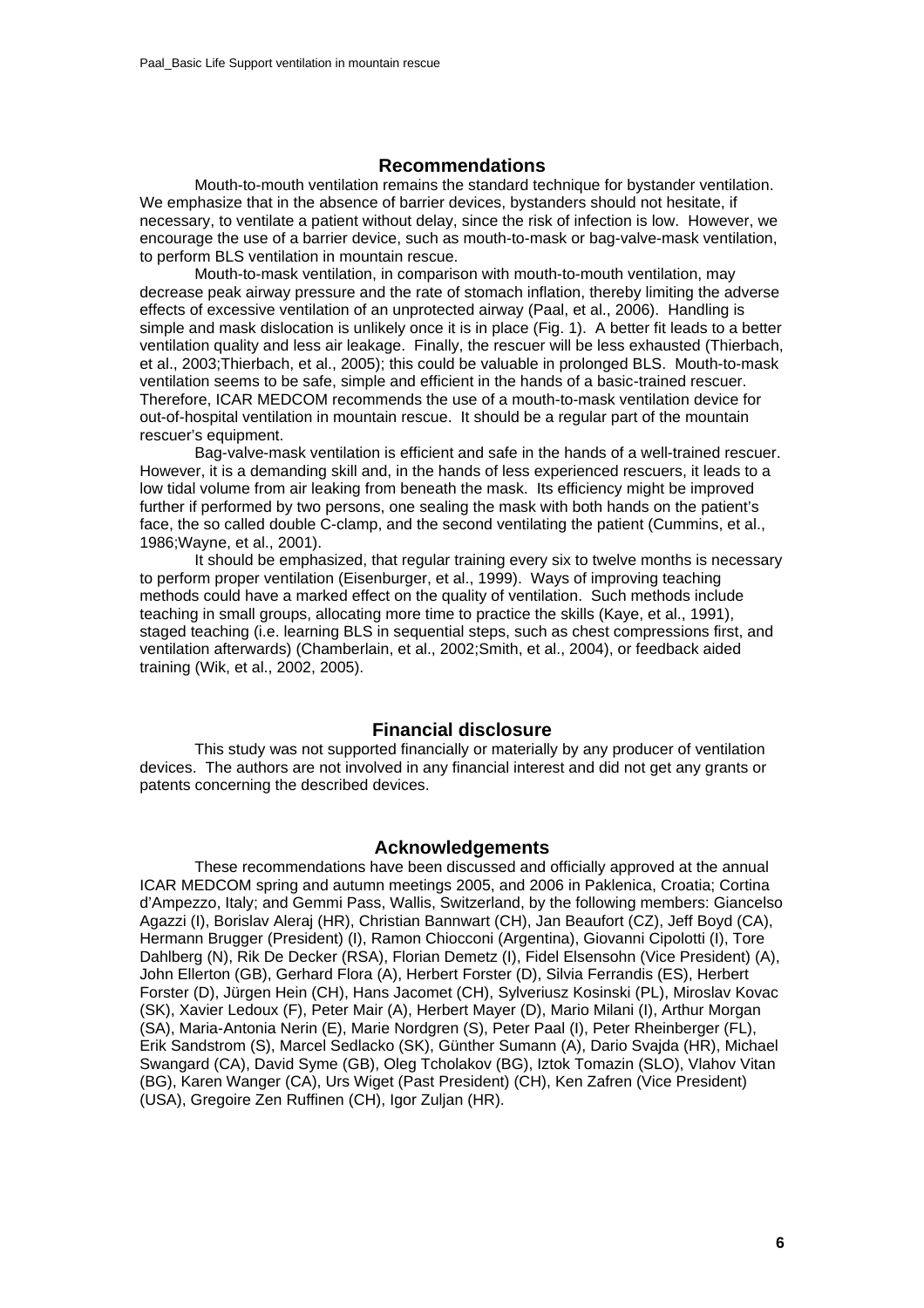# **References**

Anonymous. (2005). Part 4: Adult Basic Life Support. Circulation 112:IV19-IV34.

- Becker L. B., Berg R. A., Pepe P. E., Idris A. H., Aufderheide T. P., Barnes T. A., Stratton S. J. and Chandra N. C. (1997). A reappraisal of mouth-to-mouth ventilation during bystander-initiated cardiopulmonary resuscitation. A statement for healthcare professionals from the Ventilation Working Group of the Basic Life Support and Pediatric Life Support Subcommittees, American Heart Association. Circulation 96:2102-2112.
- Berg R. A. (2000). Role of mouth-to-mouth rescue breathing in bystander cardiopulmonary resuscitation for asphyxial cardiac arrest. Crit Care Med 28:N193-195.
- Brugger H. and Durrer B. (2002). On-site treatment of avalanche victims ICAR-MEDCOMrecommendation. High Alt Med Biol 3:421-425.
- Chamberlain D., Smith A., Woollard M., Colquhoun M., Handley A. J., Leaves S. and Kern K. B. (2002). Trials of teaching methods in basic life support (3): comparison of simulated CPR performance after first training and at 6 months, with a note on the value of re-training. Resuscitation 53:179-187.
- Christian M. D., Loutfy M., McDonald L. C., Martinez K. F., Ofner M., Wong T., Wallington T., Gold W. L., Mederski B., Green K. and Low D. E. (2004). Possible SARS coronavirus transmission during cardiopulmonary resuscitation. Emerg Infect Dis 10:287-293.
- Cummins R. O., Austin D., Graves J. R., Litwin P. E. and Pierce J. (1986). Ventilation skills of emergency medical technicians: A teaching challenge for emergency medicine. Ann Emerg Med 15:1187-1192.
- Cydulka R. K., Connor P. J., Myers T. F., Pavza G. and Parker M. (1991). Prevention of oral bacterial flora transmission by using mouth-to-mask ventilation during CPR. J Emerg Med 9:317-321.
- Davidovic L., LaCovey D. and Pitetti R. D. (2005). Comparison of 1- versus 2-person bagvalve-mask techniques for manikin ventilation of infants and children. Ann Emerg Med 46:37-42.
- Dorges V., Wenzel V., Knacke P. and Gerlach K. (2003). Comparison of different airway management strategies to ventilate apneic, nonpreoxygenated patients. Crit Care Med 31:800-804.
- Eich C., Brauer A. and Kettler D. (2005). Recovery of a hypothermic drowned child after resuscitation with cardiopulmonary bypass followed by prolonged extracorporeal membrane oxygenation. Resuscitation 67:145-148.
- Eisenburger P. and Safar P. (1999). Life supporting first aid training of the public--review and recommendations. Resuscitation 41:3-18.
- Figura N. (1996). Mouth-to-mouth resuscitation and Helicobacter pylori infection. Lancet 347:1342.
- Gallagher E. J., Lombardi G. and Gennis P. (1995). Effectiveness of bystander cardiopulmonary resuscitation and survival following out-of-hospital cardiac arrest. JAMA 274:1922-1925.
- Gilbert M., Busund R., Skagseth A., Nilsen P. A. and J.P. S. (2000). Resuscitation from accidental hypothermia of 13.7°C with circulatory arrest. Lancet 355:375-376.
- Harrison R. R., Maull K. I., Keenan R. L. and Boyan C. P. (1982). Mouth-to-mask ventilation: a superior method of rescue breathing. Ann Emerg Med 11:74-76.
- Hess D. and Baran C. (1985). Ventilatory volumes using mouth-to-mouth, mouth-to-mask, and bag-valve-mask techniques. Am J Emerg Med 3:292-296.
- Hess D., Simmons M., Slikkers F. and Dickerson R. (1993). Resistance to flow through the valves of mouth-to-mask ventilation devices. Respir Care 38:183-188.
- Idris A. H., Becker L. B., Fuerst R. S., Wenzel V., Rush W. J., Melker R. J. and Orban D. J. (1994). Effect of ventilation on resuscitation in an animal model of cardiac arrest. Circulation 90:3063-3069.
- Idris A. H., Wenzel V., Becker L. B., Banner M. J. and Orban D. J. (1995). Does hypoxia or hypercarbia independently affect resuscitation from cardiac arrest? Chest 108:522- 528.
- Jesudian M. C., Harrison R. R., Keenan R. L. and Maull K. I. (1985). Bag-valve-mask ventilation; two rescuers are better than one: preliminary report. Crit Care Med 13:122-123.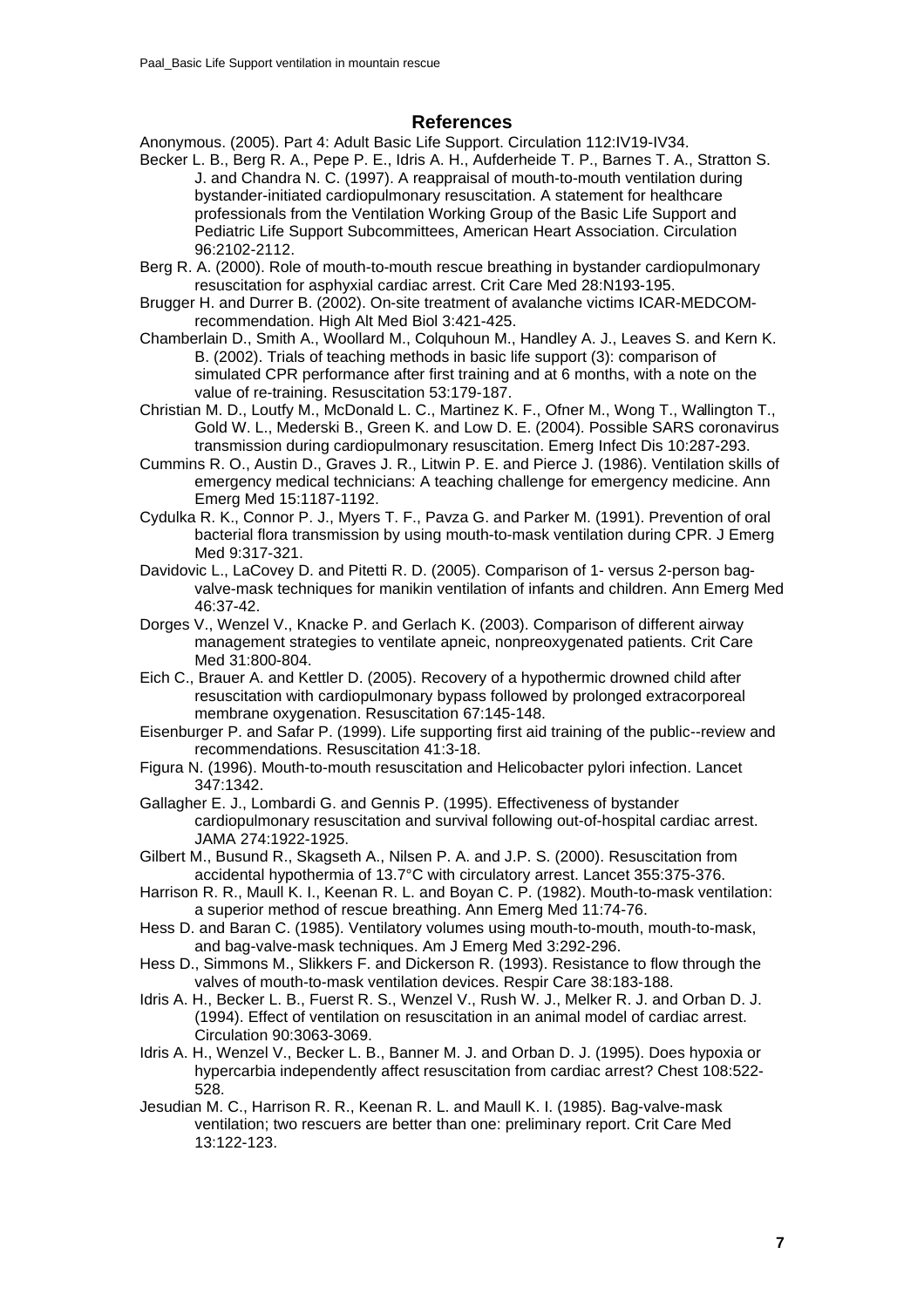- Johannigman J. A., Branson R. D., Davis K., Jr. and Hurst J. M. (1991). Techniques of emergency ventilation: a model to evaluate tidal volume, airway pressure, and gastric insufflation. J Trauma 31:93-98.
- Kaye W. and Mancini M. E. (1986). Retention of cardiopulmonary resuscitation skills by physicians, registered nurses, and the general public. Crit Care Med 14:620-622.
- Kaye W. and Mancini M. E. (1998). Teaching adult resuscitation in the United States--time for a rethink. Resuscitation 37:177-187.
- Kaye W., Rallis S. F., Mancini M. E., Linhares K. C., Angell M. L., Donovan D. S., Zajano N. C. and Finger J. A. (1991). The problem of poor retention of cardiopulmonary resuscitation skills may lie with the instructor, not the learner or the curriculum. Resuscitation 21:67-87.
- Kern K. B., Hilwig R. W., Berg R. A. and Ewy G. A. (1998). Efficacy of chest compression-only BLS CPR in the presence of an occluded airway. Resuscitation 39:179-188.

Laerdal. 2006. Personal Communication. In: Laerdal, Stavanger, Norway.

- Lampotang S., Lizdas D. E., Gravenstein N. and Robicsek S. (2006). An audible indication of exhalation increases delivered tidal volume during bag valve mask ventilation of a patient simulator. Anesth Analg 102:168-171.
- Lienhart H. G., John W. and Wenzel V. (2005). Cardiopulmonary resuscitation of a neardrowned child with a combination of epinephrine and vasopressin. Pediatr Crit Care Med 6:486-488.
- Locher T. and Walpoth B. H. (1996). [Differential diagnosis of circulatory failure in hypothermic avalanche victims: retrospective analysis of 32 avalanche accidents]. Schweiz Med Wochenschr 85:1275-1282.
- Locke C. J., Berg R. A., Sanders A. B., Davis M. F., Milander M. M., Kern K. B. and Ewy G. A. (1995). Bystander cardiopulmonary resuscitation. Concerns about mouth-to-mouth contact. Arch Intern Med 155:938-943.
- Mair P., Kornberger E., Furtwaengler W., Balogh D. and Antretter H. (1994). Prognostic markers in patients with severe accidental hypothermia and cardiocirculatory arrest. Resuscitation 27:47-54.
- Mejicano G. C. and Maki D. G. (1998). Infections acquired during cardiopulmonary resuscitation: estimating the risk and defining strategies for prevention. Ann Intern Med 129:813-828.
- Ornato J. P., Hallagan L. F., McMahan S. B., Peeples E. H. and Rostafinski A. G. (1990). Attitudes of BCLS instructors about mouth-to-mouth resuscitation during the AIDS epidemic. Ann Emerg Med 19:151-156.
- Paal P., Beikircher W. and Brugger H. (2006). [Avalanche emergencies : Review of the current situation.]. Anaesthesist 55:314-324.
- Paal P., Falk M., Sumann G., Demetz F., Beikircher W., Gruber E., Ellerton J. and Brugger H. (2006). Comparison of mouth-to-mouth, mouth-to-mask and mouth-to-face-shield ventilation by lay persons. Resuscitation 70:117-123.
- Ruben H. (1964). The Immediate Treatment of Respiratory Failure. Br J Anaesth 36:542-549.
- Ruben H. M., Elam J. O., Ruben A. M. and Greene D. G. (1961). Investigation of upper airway problems in resuscitation. 1. Studies of pharyngeal x-rays and performance by laymen. Anesthesiology 22:271-279.
- Safar P. and Redding J. (1959). The "tight jaw" in resuscitation. Anesthesiology 20:701-702.
- Simmons M., Deao D., Moon L., Peters K. and Cavanaugh S. (1995). Bench evaluation: three face-shield CPR barrier devices. Respir Care 40:618-623.
- Smith A., Colquhoun M., Woollard M., Handley A. J., Kern K. B. and Chamberlain D. (2004). Trials of teaching methods in basic life support (4): comparison of simulated CPR performance at unannounced home testing after conventional or staged training. Resuscitation 61:41-47.
- Thierbach A. R., Piepho T., Kunde M., Wolcke B. B., Golecki N., Kleine-Weischede B. and Werner C. (2005). Two-rescuer CPR results in hyperventilation in the ventilating rescuer. Resuscitation 65:185-190.
- Thierbach A. R., Wolcke B. B., Krummenauer F., Kunde M., Janig C. and Dick W. F. (2003). Artificial ventilation for basic life support leads to hyperventilation in first aid providers. Resuscitation 57:269-277.
- Thomas A. N., Hyatt J., Chen J. L. and Barker S. J. (1992). The Laerdal pocket mask: effects of increasing supplementary oxygen flow. Anaesthesia 47:967-971.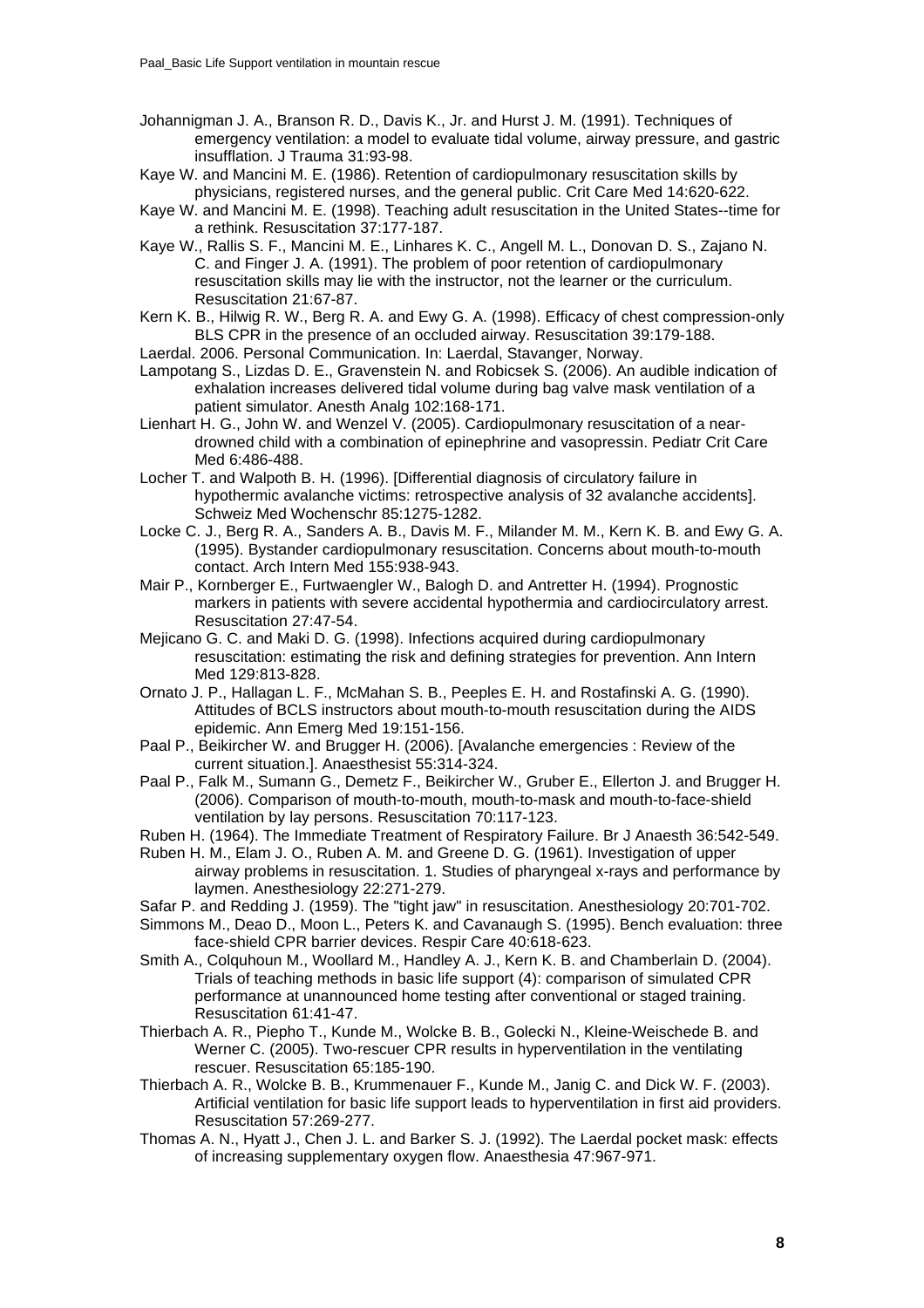- Tonkin S. L., Davis S. L. and Gunn T. R. (1995). Nasal route for infant resuscitation by mothers. Lancet 345:1353-1354.
- von Goedecke A., Wagner-Berger H. G., Stadlbauer K. H., Krismer A. C., Jakubaszko J., Bratschke C., Wenzel V. and Keller C. (2004). Effects of decreasing peak flow rate on stomach inflation during bag-valve-mask ventilation. Resuscitation 63:131-136.
- Wagner-Berger H. G., Wenzel V., Voelckel W. G., Rheinberger K., Stadlbauer K. H., Muller T., Augenstein S., von Goedecke A., Lindner K. H. and Keller C. (2003). A pilot study to evaluate the SMART BAG: a new pressure-responsive, gas-flow limiting bag-valvemask device. Anesth Analg 97:1686-1689.
- Walpoth B. H., Walpoth-Aslan B. N., Mattle H. P., Radanov B. P., Schroth G., Schaeffler L., Fischer A. P., von Segesser L. and Althaus U. (1997). Outcome of survivors of accidental deep hypothermia and circulatory arrest treated with extracorporeal blood warming. N Engl J Med 337:1500-1505.
- Wayne M. A., Delbridge T. R., Ornato J. P., Swor R. A. and Blackwell T. (2001). Concepts and application of prehospital ventilation. Prehosp Emerg Care 5:73-78.
- Wenzel V., Idris A. H., Banner M. J., Fuerst R. S. and Tucker K. J. (1994). The composition of gas given by mouth-to-mouth ventilation during CPR. Chest 106:1806-1810.
- Wenzel V., Lehmkuhl P., Kubilis P. S., Idris A. H. and Pichlmayr I. (1997). Poor correlation of mouth-to-mouth ventilation skills after basic life support training and 6 months later. Resuscitation 35:129-134.
- Wenzel V., Lindner K. H. and Prengel A. W. (1997). Beatmung wahrend der kardiopulmonalen Reanimation (CPR). Eine Literaturstudie und Analyse von Beatmungsstrategien. Anaesthesist 46:133-141.
- Wik L., Myklebust H., Auestad B. H. and Steen P. A. (2002). Retention of basic life support skills 6 months after training with an automated voice advisory manikin system without instructor involvement. Resuscitation 52:273-279.
- Wik L., Myklebust H., Auestad B. H. and Steen P. A. (2005). Twelve-month retention of CPR skills with automatic correcting verbal feedback. Resuscitation 66:27-30.
- Wik L., Steen P. A. and Bircher N. G. (1994). Quality of bystander cardiopulmonary resuscitation influences outcome after prehospital cardiac arrest. Resuscitation 28:195-203.
- Wilson-Davis S. L., Tonkin S. L. and Gunn T. R. (1997). Air entry in infant resuscitation: oral or nasal routes? J Appl Physiol 82:152-155.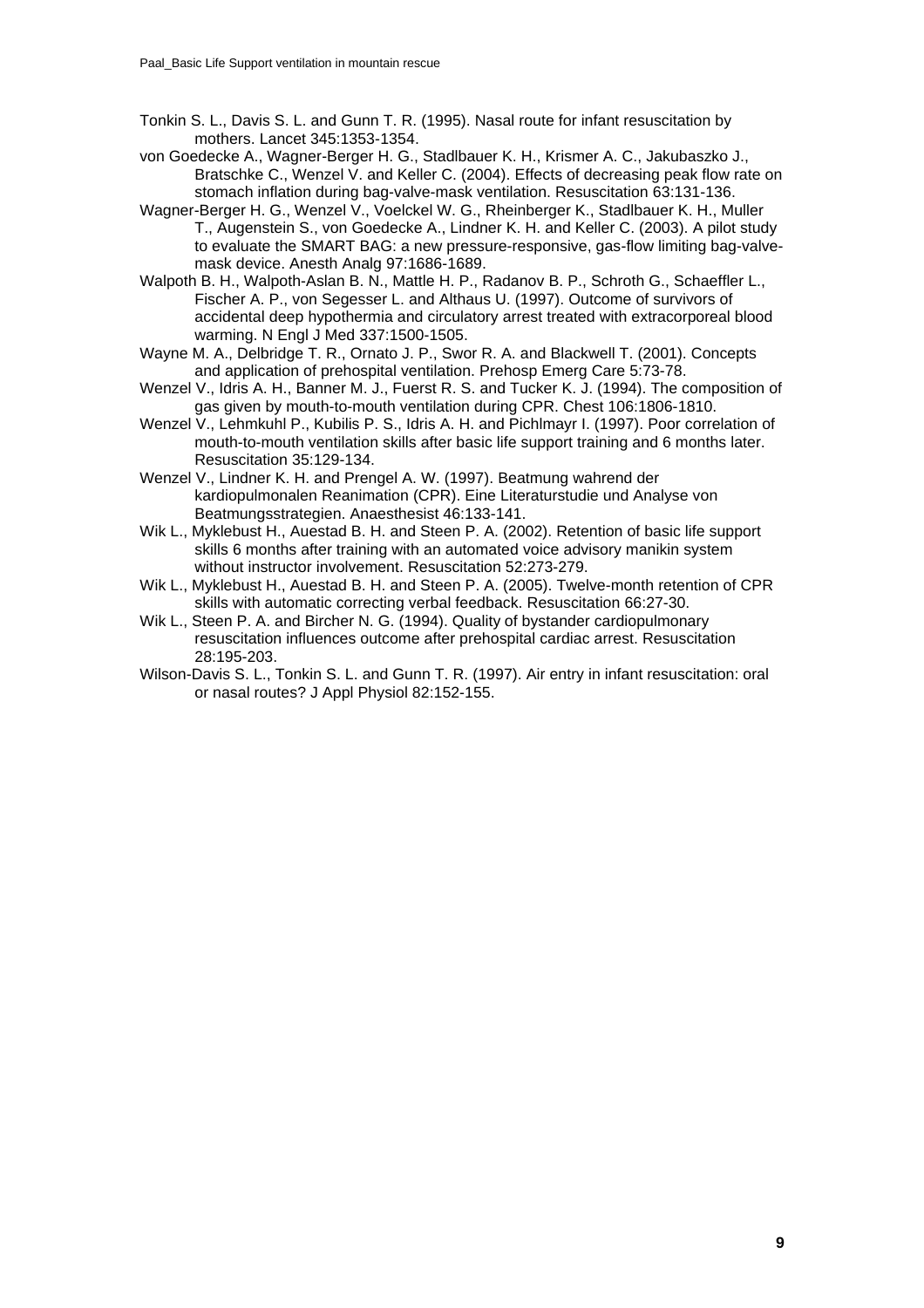**Table 1**. Advantages and disadvantages of Basic Life Support ventilation techniques. § (Wenzel, et al., 1997);  $\text{\textdegree}$  (Paal, et al., 2006);  $\text{\textdegree}$  (Ruben, 1964),  $\text{\textdegree}$  (Safar, et al., 1959),  $\text{\textdegree}$ (Cydulka, et al., 1991); <sup>&</sup> (Cummins, et al., 1986;Wayne, et al., 2001); \* (Anonymous, 2005;Davidovic, et al., 2005).

| <b>Ventilation technique</b> | <b>Advantages</b>                        | <b>Disadvantages</b>                   |
|------------------------------|------------------------------------------|----------------------------------------|
| <b>Mouth-to-mouth</b>        | No ventilation device needed             | Risk of infection                      |
|                              |                                          | Rarely performed by                    |
|                              |                                          | bystanders <sup>§</sup>                |
|                              |                                          | High tidal volume and                  |
|                              |                                          | stomach ventilation rate <sup>\$</sup> |
| Mouth-to-nose                | No ventilation device needed             | Risk of infection                      |
|                              | Low stomach inflation rate <sup>#</sup>  | Low tidal volume <sup>+</sup>          |
| Mouth-to-mask                | No risk of infection <sup>%</sup>        |                                        |
|                              | More correct tidal volume                |                                        |
|                              | than mouth-to-mouth <sup>\$</sup>        |                                        |
|                              | Low stomach inflation rate <sup>\$</sup> |                                        |
| Bag-valve-mask               | No risk of infection                     | Low correct tidal volume in            |
|                              | High correct tidal volume in             | the hands of inexperienced             |
|                              | the hands of experienced                 | rescuers*                              |
|                              | rescuers <sup>&amp;</sup>                |                                        |
| Mouth-to-face shield         |                                          | Risk of infection <sup>%</sup>         |
|                              |                                          | Low tidal volume*                      |